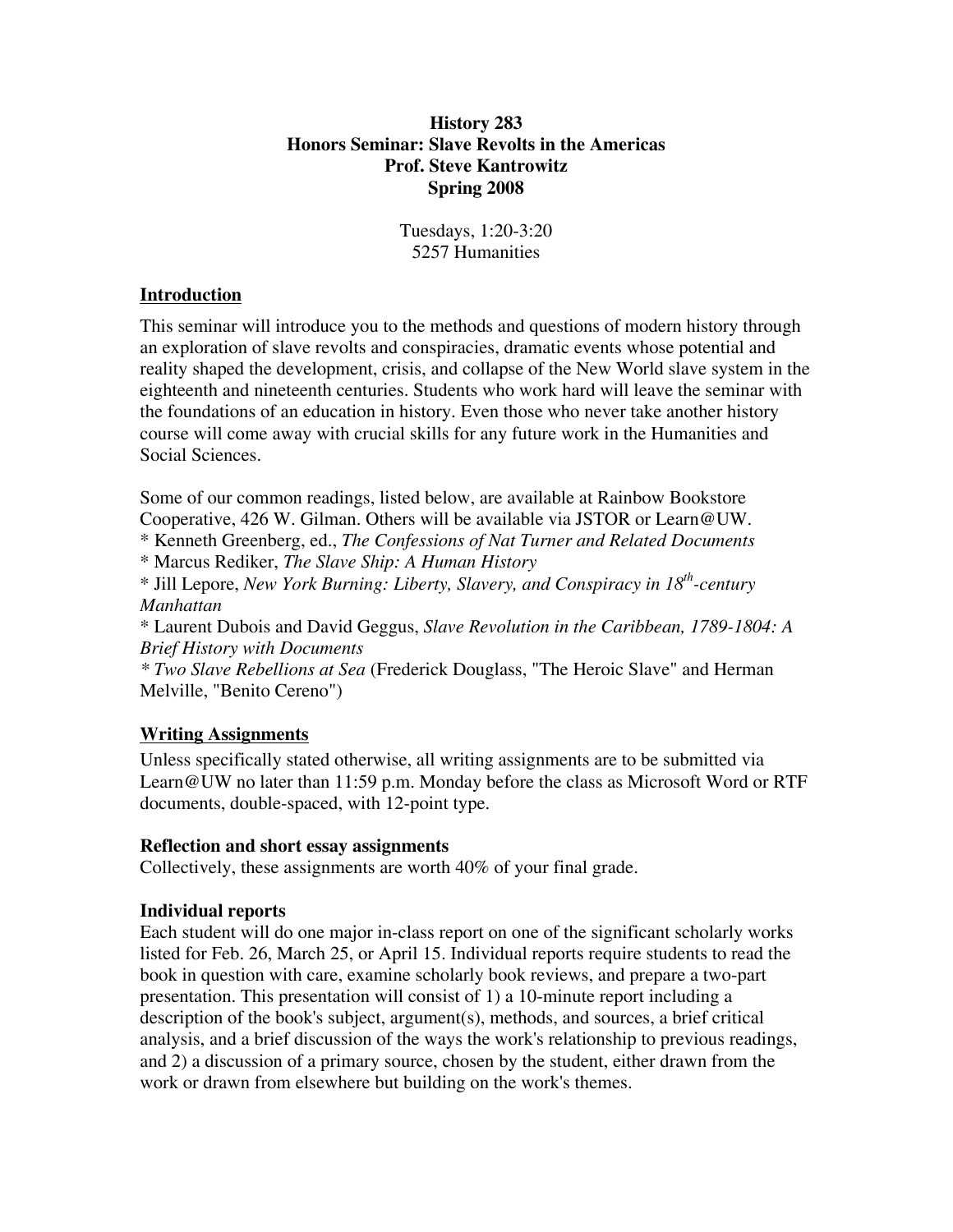The report should be accompanied by a one-page single-spaced summary of your assessment of the work (subject, arguments, methods, sources, critiques/questions) and a copy of the document you wish to discuss with the class. Please bring 15 copies of your summary and your document with you on the day of your presentation.

We will work on the theatrical aspects of presentation, but your report will be graded primarily on intellectual quality. This assignment is worth 10% of your final grade.

#### **Final essay**

During the last three weeks of the semester each student will work on a substantial essay of historical analysis or interpretation. See below for details. This essay will be worth 20% of your final grade.

#### **Schedule of Meetings and Assignments**

#### **Week 1: Jan. 22 - Introductions**

Who we are, why we are here, what we will be doing.

#### **Week 2: Jan. 29 – Slave Revolts in American Culture and Memory**

read: Greenberg, ed., *The Confessions of Nat Turner and Related Documents*  write: Who had the most to gain or lose by shaping popular accounts of Turner's revolt? In about 250-300 words, identify two or three people or groups and explain how and why they sought to shape the way people outside Southampton understood the story. **5%**  view: *A Troublesome Property –* to be screened during seminar meeting.

#### **additional meeting this week:**

**Thursday, Jan. 31, 4pm:** Prof. Anthony Kaye's lecture on Nat Turner, 7191 Helen C. White

## **Week 3: Feb. 5 – The Atlantic Context, pt. 1**

read: Rediker, *The Slave Ship,* 1-186 (including endnotes) write: Post three questions and one reflection to the discussion list on Learn @UW by Monday at midnight. **5%** 

## **Week 4: Feb. 12 – The Atlantic Context, pt. 2**

read: Rediker, *The Slave Ship,* 187-355 (including endnotes) write: Write a 250-word reflection on the following question: under what circumstances was violence *not* necessary during the Atlantic slave trade? **5%** 

## **Week 5: Feb 19 – Slave Conspiracies in Early America**

read: Lepore, *New York Burning* 

write: Lepore writes that "slaves suspected of conspiracy constituted both a phantom political party and an ever-threatening revolution." In no more than 500 words explain the relationship between this assertion and the overall argument of *New York Burning*. **7.5%** 

## **Week 6: Feb 26 – Individual Reports (starting points and the colonial era)**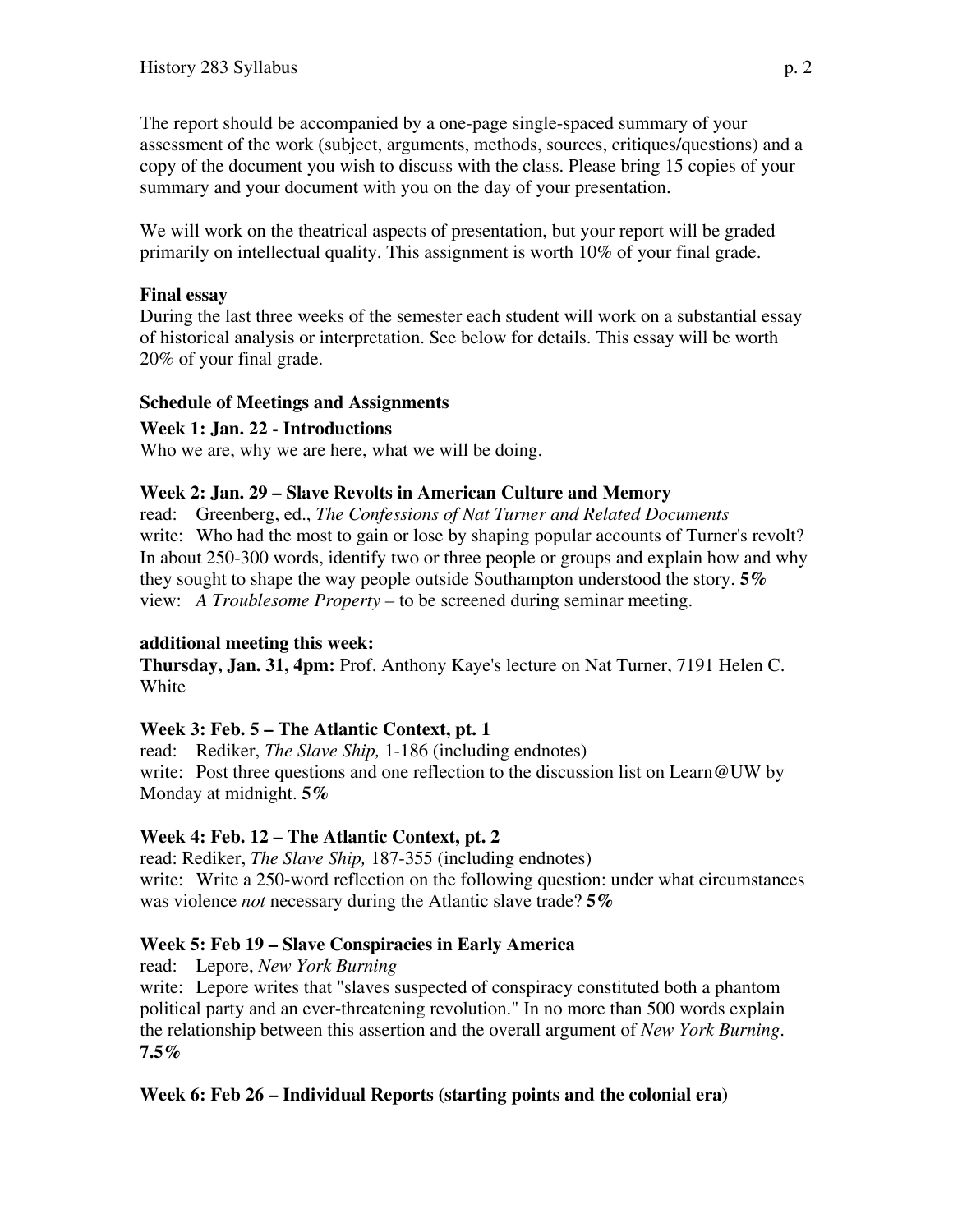Eugene Genovese, *From Rebellion to Revolution: Afro-American Slave Revolts in the Making of the Modern World*  Herbert Aptheker, *American Negro Slave Revolts*  Gerald Mullin, *Flight and Rebellion: Slave Resistance in Eighteenth-Century Virginia*  Mavis Campbell, *The Maroons of Jamaica, 1655-1796: A History of Resistance, Collaboration, and Betrayal*  Mark M. Smith, ed., *Stono: Documenting and Interpreting a Southern Slave Revolt* 

# **Week 7: March 4 – The Haitian Revolution**

read: Laurent Dubois and David Geggus, *Slave Revolution in the Caribbean, 1789- 1804: A Brief History with Documents*, entire book

write: In no more than 250 words, explain what Dubois believes were the most important divisions among residents of Saint Domingue leading to the rise to power of Toussaint L'Ouverture. **5%** 

## **Week 8: March 11 – A Revolution Echoes in the United States**

read: Douglas Egerton, "Gabriel's Conspiracy and the Election of 1800" (posted) James Sidbury, "Saint Domingue in Virginia: Ideology, Local Meanings, and Resistance to Slavery, 1790-1800" (posted) Junius Rodriguez, "Rebellion on the River Road: The Ideology and Influence of Louisiana's German Coast Slave Insurrection of 1811" (posted) David Geggus, "The Enigma of Jamaica in the 1790s: New Light on the Causes of Slave Rebellions" (posted) write: In no more than 500 words, assess the relative merits of the arguments by

Egerton, Sidbury, and Rodriguez in light of David Geggus's arguments about Jamaica. **7.5%** 

## **Week 9: March 25 – Individual Reports (antebellum and post-Haitian revolts)**

Emilia Viotti da Costa, *Crowns of Glory, Tears of Blood: The Demerara Slave Rebellion of 1823* 

John Hope Franklin and Loren Schweninger, *Runaway Slaves: Rebels on the Plantation*  Peter Hinks, *To Awaken My Afflicted Brethren: David Walker and the Problem of Antebellum Slave Resistance* 

Kevin Mulroy, *Freedom on the Border: The Seminole Maroons in Florida, the Indian Territory, Coahuila, and Texas* 

J. Leitch Wright, *Creeks and Seminoles: The Destruction and Regeneration of the Muscogulge People* 

## **Week 10: April 1 – The Case of Denmark Vesey**

read: Forum, "The Making of a Slave Conspiracy," part 1: *WMQ* 58:4 (Oct. 2001): 913- 976 and part 2: *WMQ* 59:1 (Jan. 2002): 135-202. These are available on the History Cooperative via the UW Libraries e-resources gateway.

write: Post reflections on the following questions to the discussion list on Learn@UW: - What are the most important epistemological questions raised by this debate?

- To what extent can we know what happened in Charleston during this period? **5%**